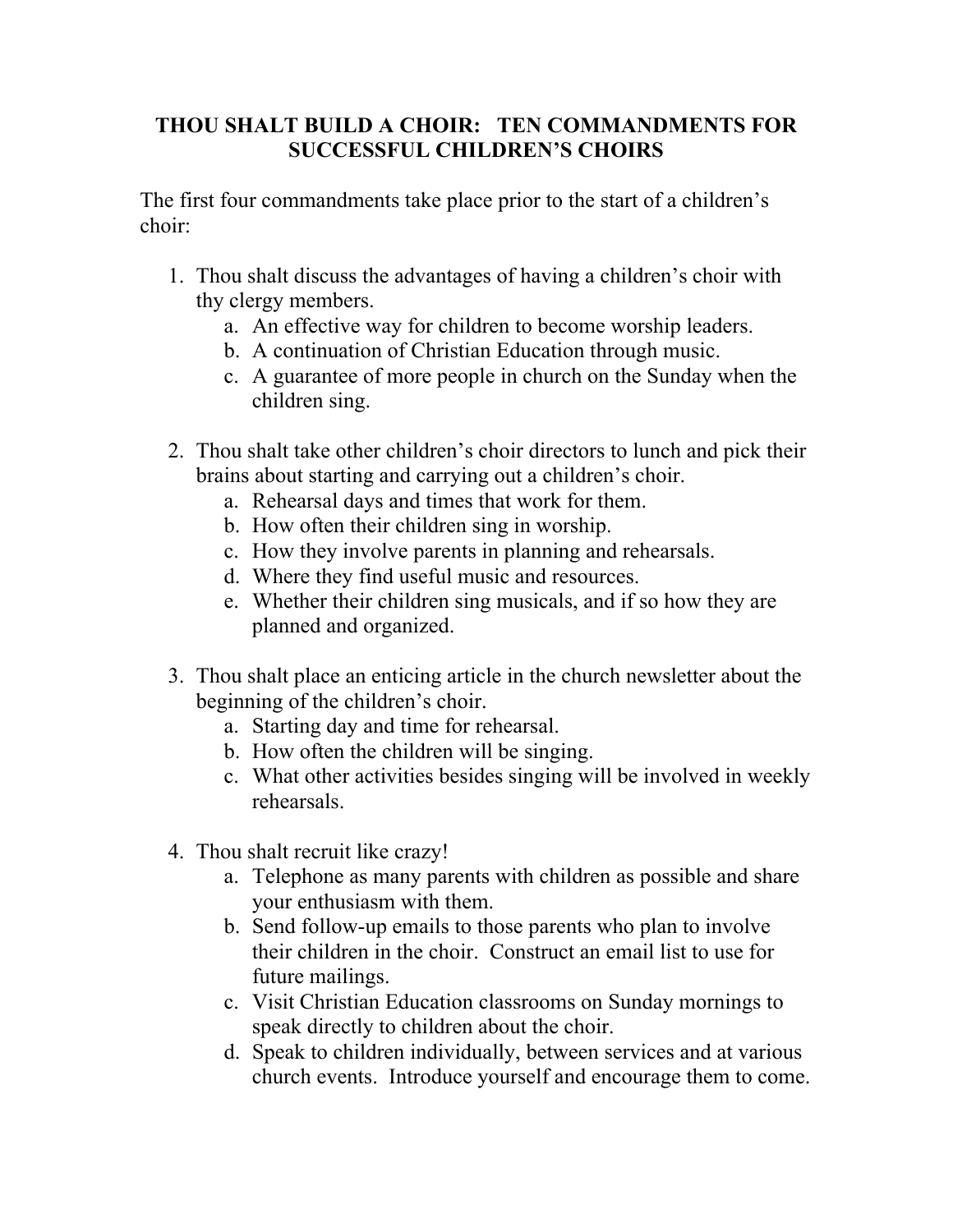The next six commandments take place after the start of your year:

- 5. Thou shalt plan thy work and work thy plan.
	- a. As much as possible, plan all singing dates and anthems for the upcoming year. Provide dates for parents at the first rehearsal.
	- b. Have the rehearsal room clean, neat, and ready.
	- c. Have music in the folders and all necessary tools and resources on hand.
	- d. Have your rehearsal plan on the board before the children arrive.
	- e. "If you feed them, they will come." Provide a light snack before rehearsal (lemonade and puffed popcorn, e.g.)
	- f. Involve the children in various ways during rehearsal (i.e. passing out pencils, checking rehearsal items off the board, etc.)
- 6. Thou shalt educate the children about the parts of the worship service and appropriate behavior.
	- a. Discuss important parts of your worship service and what they mean. Invite the clergy to attend rehearsal and share these things with the children.
	- b. Teach the children to respect other worship leaders as they would be respected.
	- c. Teach them how to process and recess, taking time to go into the church and practice this.
- 7. Thou shalt teach hymns as well as anthems.
	- a. If the church doesn't teach hymns, who will?
	- b. Use a hymn-of-the-month plan.
	- c. Be sure to use the hymn in church the day the children sing.
	- d. For resources, consult back issues of the *Chorister* for monthly hymn studies.
	- e. Show children several aspects of the hymnal (title index, metrical index, tune index, etc.)
- 8. Thou shalt teach musicianship to the children as you teach the music.
	- a. Form.
	- b. Phrasing.
	- c. Tone.
	- d. Diction.